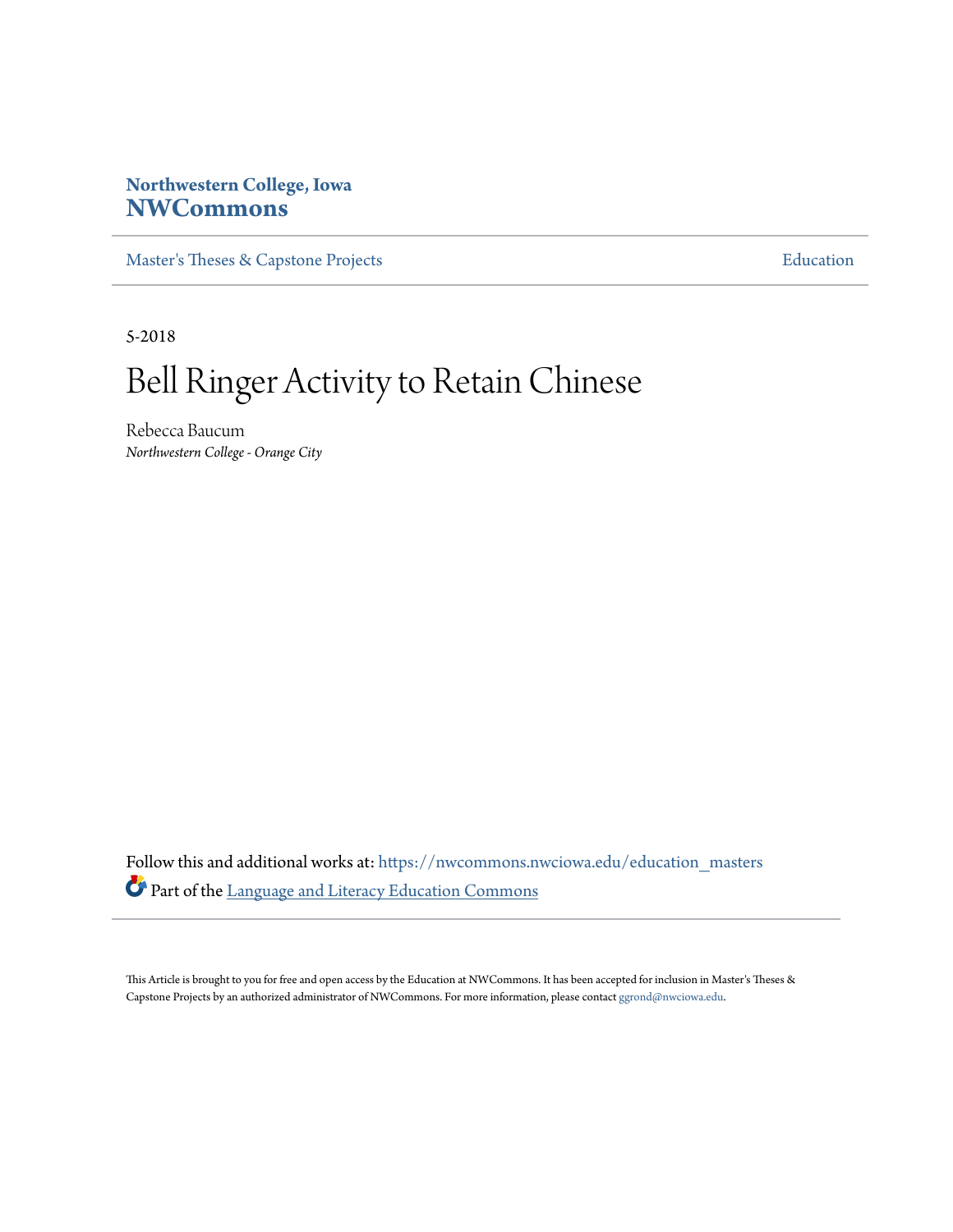Rebecca Baucum

# Northwestern College

Bell Ringer Activity to Retain Chinese

May 2018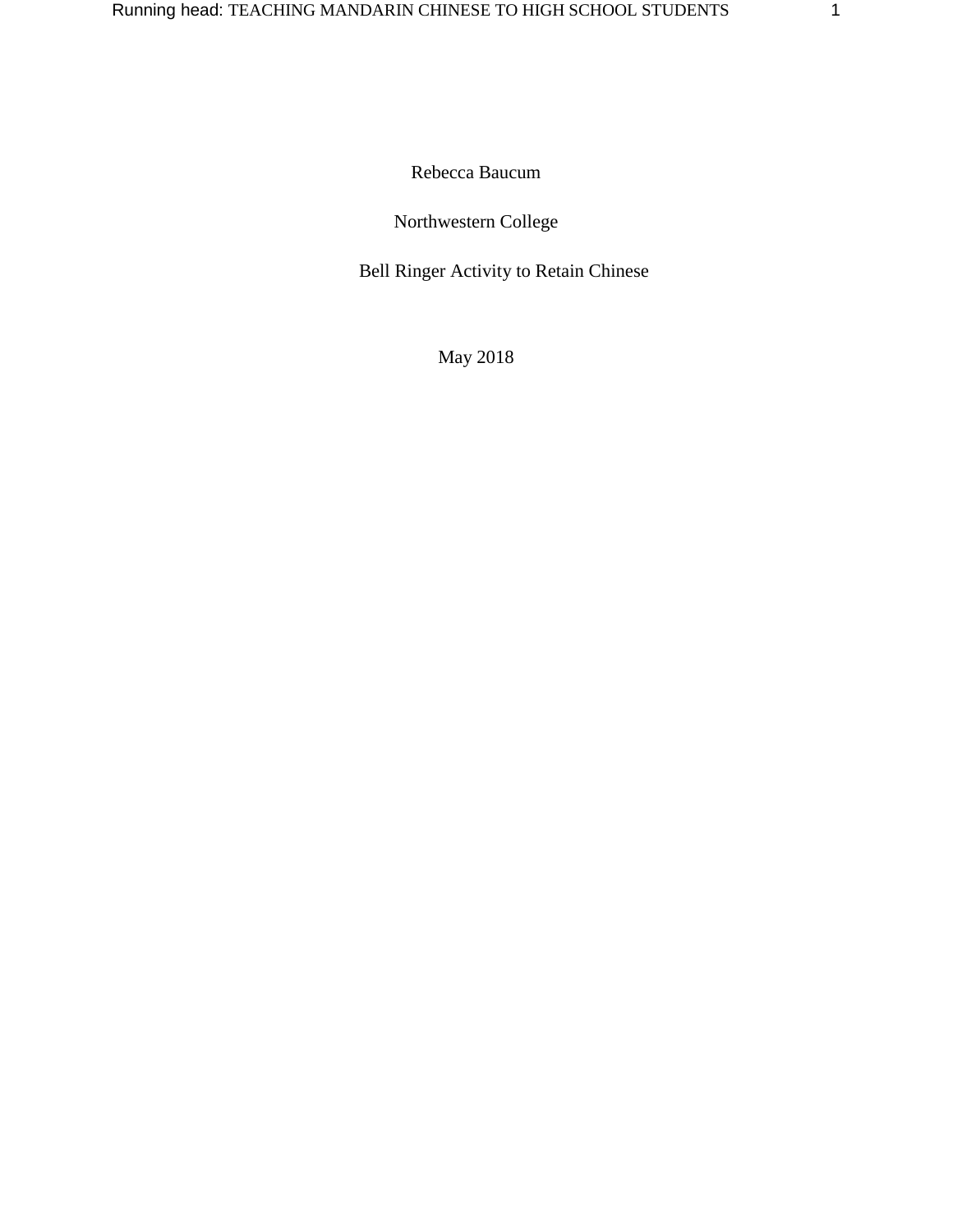#### **Abstract**

Many high school students have difficulty retaining Chinese characters. Students are expected to memorize Chinese characters from each lesson to enhance further learning. Chinese language teachers introduce an average of 20 new vocabulary words during a given lesson. Students are expected to pronounce and know how to write these new words during the first week they are introduced and master them during the following week. A tool that may be useful to engage students at the beginning of a Chinese class is the bell ringer activity. This study seeks to determine through analysis whether the bell ringer activity may be an effective tool to engage student learning. The participants for this study are two girls and seven boys from a Chinese II class. The study will be done in a control group.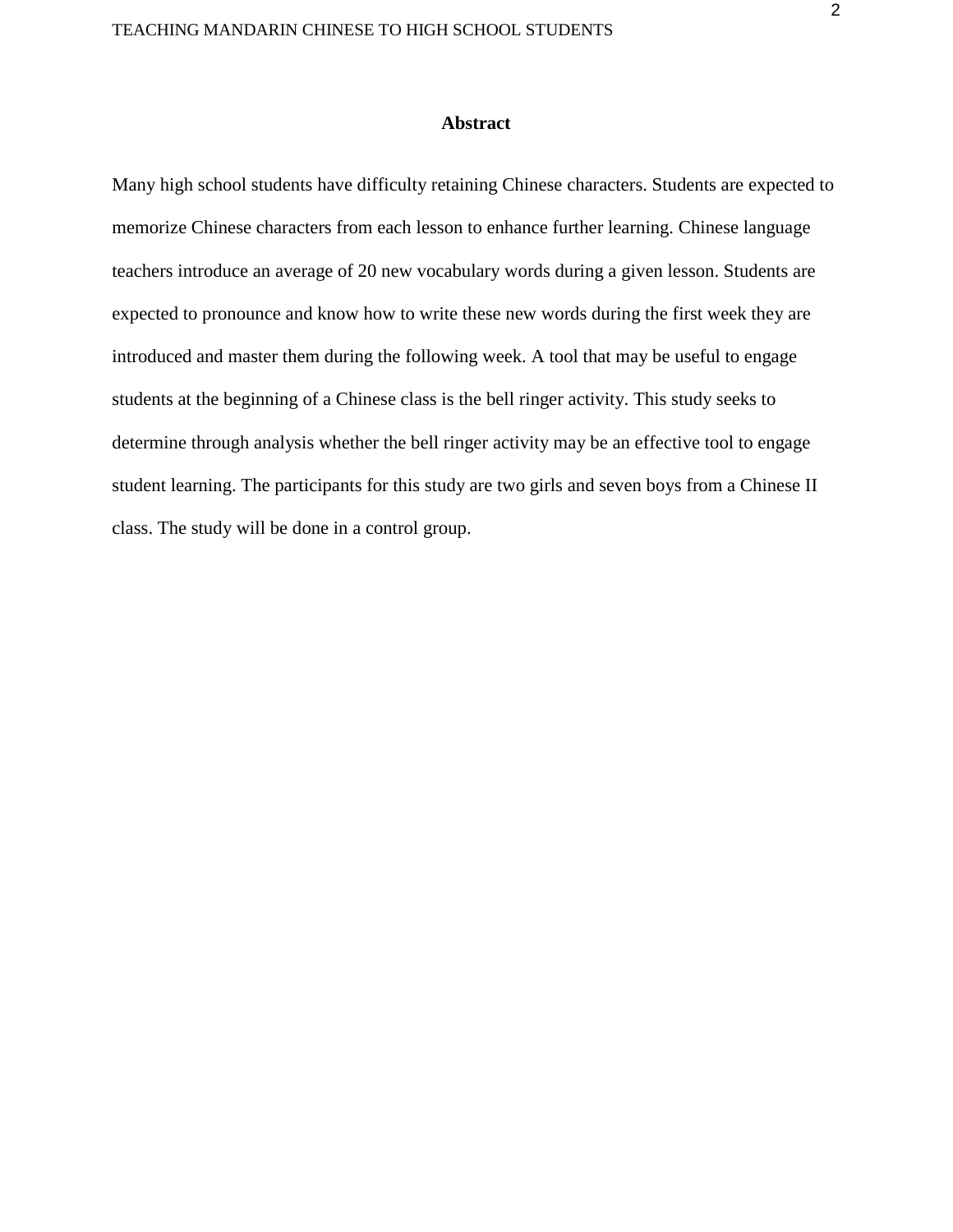#### Bell Ringer Activity to Retain Chinese

Mandarin Chinese classes are increasingly offered in schools around the United States. Research indicates that the number of students learning Chinese in America has tripled between 1995 and 2005 and only continues to expand (Xu, Padilla, & Silva, 2015). More and more students are learning Chinese and becoming aware of the global impact of the Chinese language and culture. Chinese is a tonal language with different tones indicating different meaning. Many students struggle to pronounce or remember the correct tones. While struggling with pronunciation, most students will also struggle with the written characters (Jen & Xu, 2000). This written form called, Hanzi requires learners to memorize parts of a character used to form a whole word as well as the proper stroke order. Language teachers have developed many ways to help students with these two main problems. However, what methods are most effective?

#### **Literature Review**

Due to the huge number of Chinese characters, complex structures, and various strokes, Chinese character is one of the most difficult language symbols to learn, comparing with other alphabetic writing (Liu, Tang, & Cai, 2015). Liu, Tang, and Cai, (2015) emphasize the study of Chinese radicals. The radicals found in Chinese characters are a foundational part of learning how to write Chinese. Students should master the radicals since this skill will help them to form characters correctly and allow them to recognize the various parts of each character. Most radicals have their own meaning and are an important foundational part of the written language. The authors highlight two rules students should follow when learning Chinese characters. The first rule is to learn how to recognize characters before learning how to write the characters. The study of Chinese characters should begin with simple characters before moving to more complicated characters. Next, the authors emphasize that study materials should be intuitive,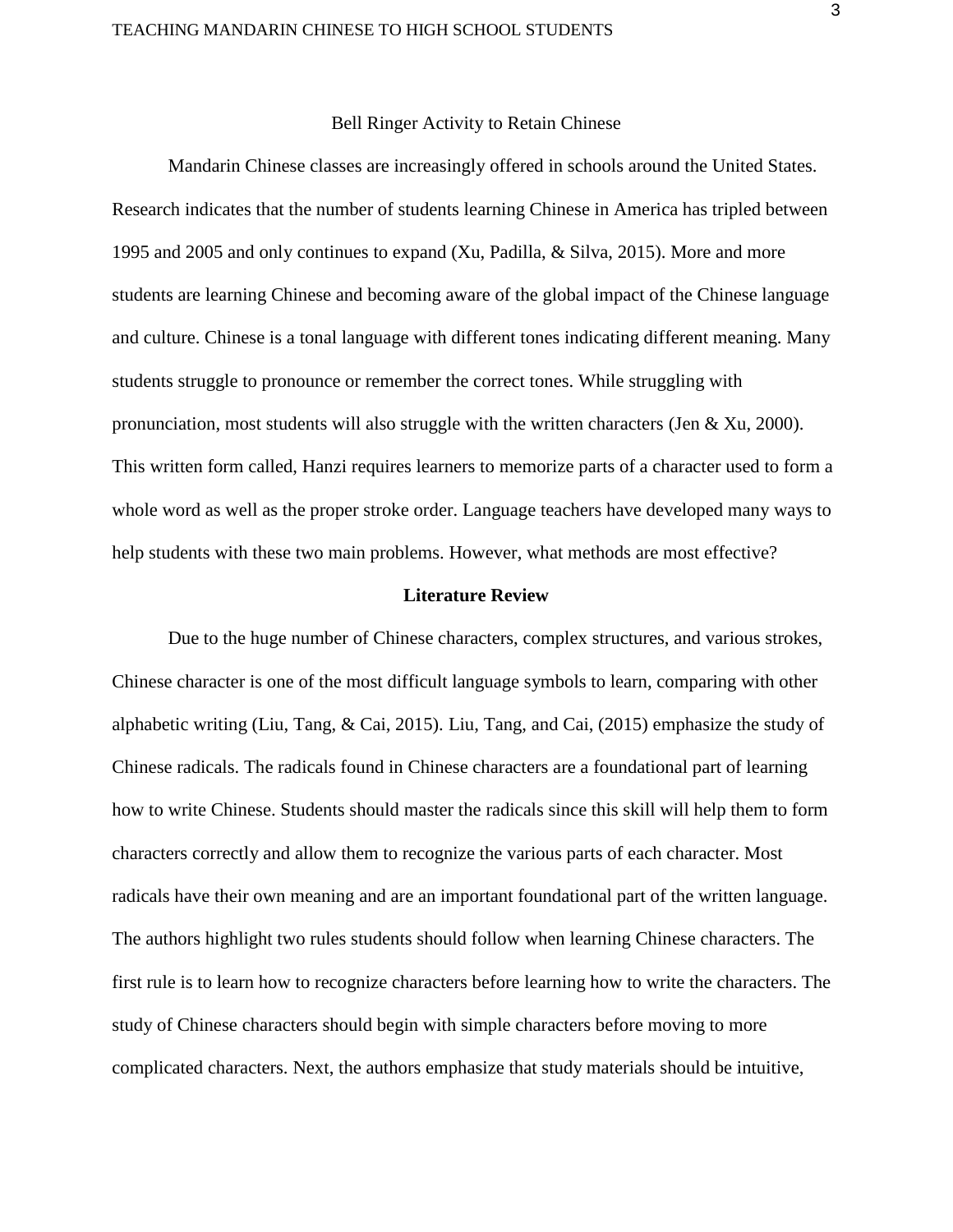#### TEACHING MANDARIN CHINESE TO HIGH SCHOOL STUDENTS

interesting, and repeatable. An example of this is having students read a book about colors that is filled with colorful images related to the target characters. This approach will help students to form bridges in their understanding and relate complicated characters to intuitive images. Students who practice this approach have been found to gain better retention.

Banka (2013) promotes the practice of waving the hand to signal tonal changes as a signaling device to students. This practice helps learners recognize the direction of the tonal change and may help to develop pronunciation quicker. The author further recommends a twomethod approach to characters retention (Banka, 2013). This method includes both memorizing by means of association and recognizing similarities between the parts of individual characters. Other research recommends the use of word processing software for students learning written characters. This is in contrast to the traditional method of requiring students to hand-write characters (Jen & Xu, 2000).

 Past research has given limited and somewhat elementary methods to enhance student pronunciation and written abilities. An emerging tool developed by teachers has proven to be an effective resource in enhancing both spoken and written skills among learners. The hypothesis is that the bell ringer activity is an effective tool to use in Chinese language classes to help students retain their written skill and contribute to the improvement of accurate pronunciation. This exercise is comprised of a short review activity that teachers use at the beginning of a class. The teacher displays vocabulary words, sentences, or questions for students to translate or answer either independently or in pairs. Written tasks are done individually while spoken tasks are completed in pairs. These exercises serve as warmers to stimulate students at the beginning of a class period while providing students with a review of key words or sentences. Teachers are able to recognize problems in written work and provide feedback for problems with pronunciation.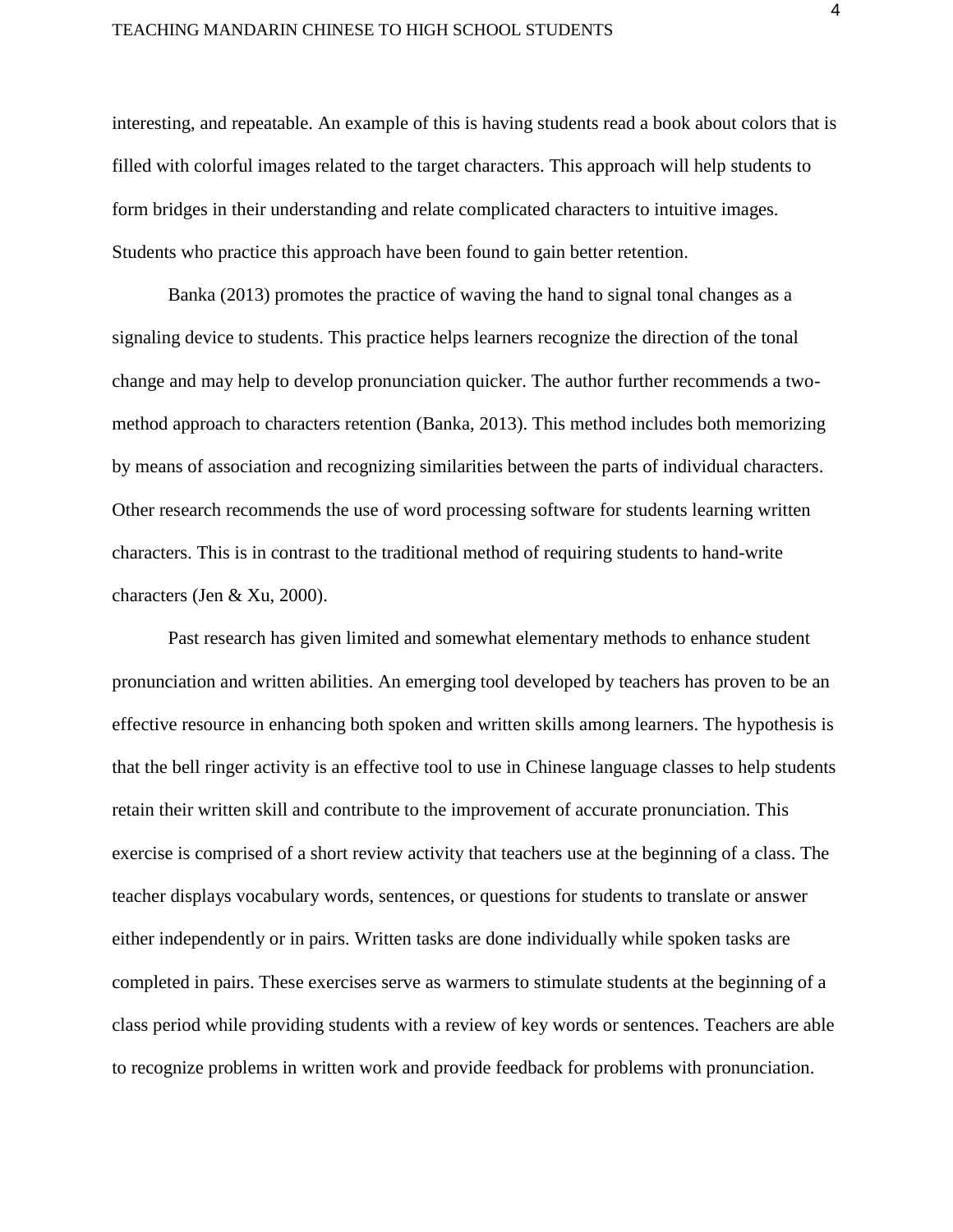Repetition exercises may help students effectively retain the language if the new vocabulary is repeated multiple times in a short period of time. Students will treat this repetition as a rest opportunity and use the words without thinking and will develop their vocabulary naturally (Dempster, 1987). It is very important to increase time for student practice and to allow them to use newly introduced words (Shen, Cai, Xu & Zhu, 2011). The bell ringer activity may be an effective tool to use in Chinese language classes to help students retain their written skills and contribute to the improvement of accurate pronunciation. The bell ringer is a short activity for students to complete while teachers take attendance or collect homework and it is a good tool that students may use to review new words or sentences at the outset of each language class (Bell Ringer Activities, n.d.).

#### **Method**

#### **Participants**

Participants for this study are all students in tenth to eleventh grade currently enrolled in Chinese Level II at a high school located in a suburb of Des Moines, Iowa. The school has an enrollment of 496 students in Grades 9 through 12. Sixty-seven percent (332) of these students are currently studying a foreign language, but only 12% (40) of the students are studying Chinese. The students who are participating in this research include: nine students from the Chinese II class, seven boys and two girls. All of the participants are Caucasian with ages ranging between 15-17 years. All of the students have had one years of Chinese language experience in their school but none of them has had any exposure to the Chinese language or culture prior to attending high school.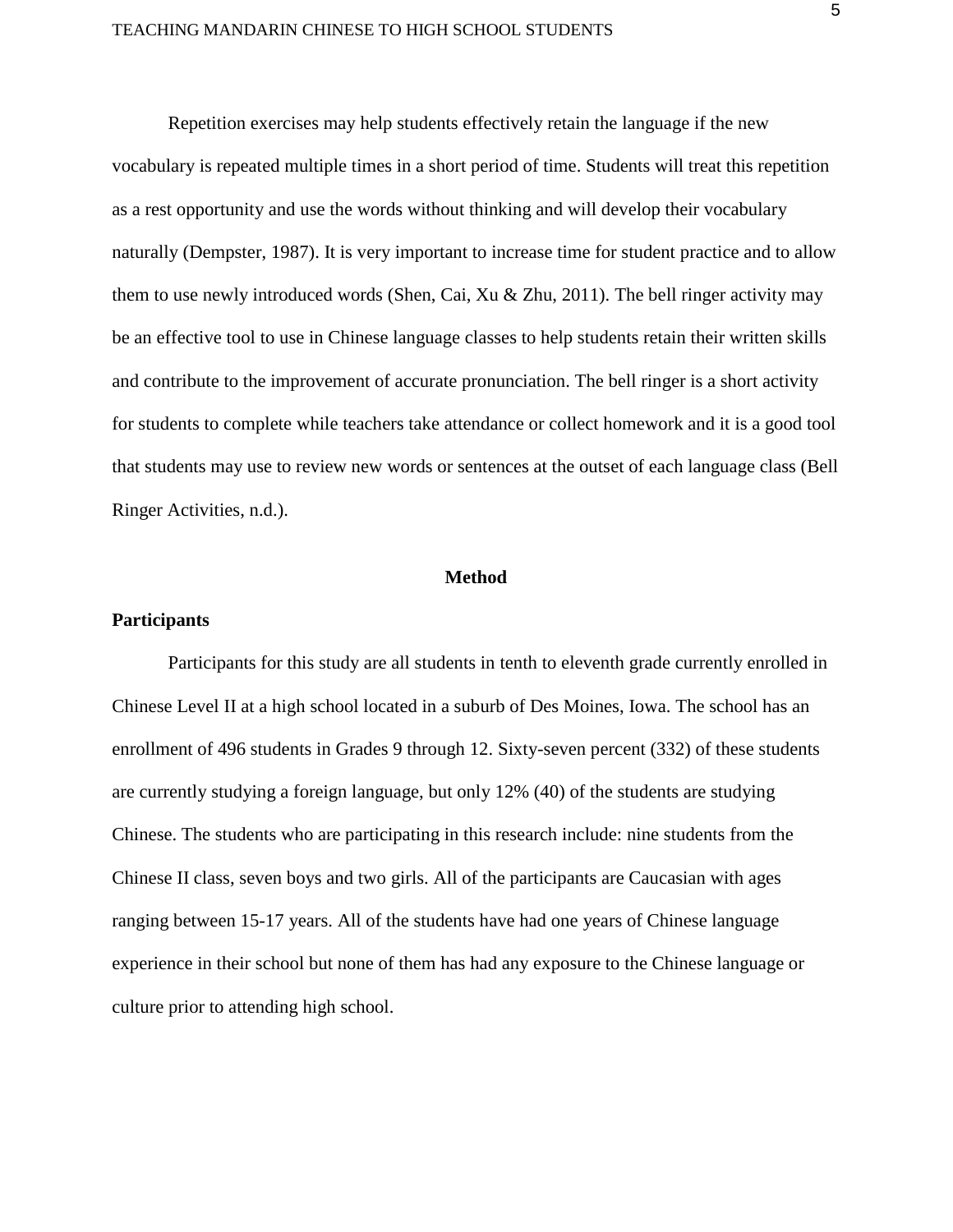#### **Materials**

The materials that will be used to monitor each student's progress in this study will be formative assessments and summative assessment. These assessments will include reading, speaking, listening, and writing in Chinese. The listening and speaking will be assessed together, and the reading and writing will be assessed together. The researcher will give a formative assessment every two days to evaluate each student's ability to retain new vocabulary words and characters. In addition, the student's progress was measured by a quiz from the Chinese textbook. Students took a quiz after completing each unit, which occurred every two to three weeks.

The data collected from students was compiled into an online grade book called Infinite Campus. The researcher considered data collected from the results of a unit of instruction in which the bell ringer activity was used. This data will be contrasted with the results of data from another unit in which the bell ringer activity was not used. The data from both units was analyzed to measure the success of the bell ringer activity.

#### **Procedure**

The research began in January of 2018. The study was conducted during a six-week period. This study will be conducted in a controlled group. The research will compare two units over the course of six weeks. A bell ringer activity will be implemented during the first three weeks of the first unit. The following three weeks will cover a second unit in which no bell ringer activity is implemented.

The bell ringer activity is comprised of three sections. The first involves the researcher displaying some newly introduced vocabulary words for students to write down in order to gain familiarity with both the English and Chinese meaning. During the next section the researcher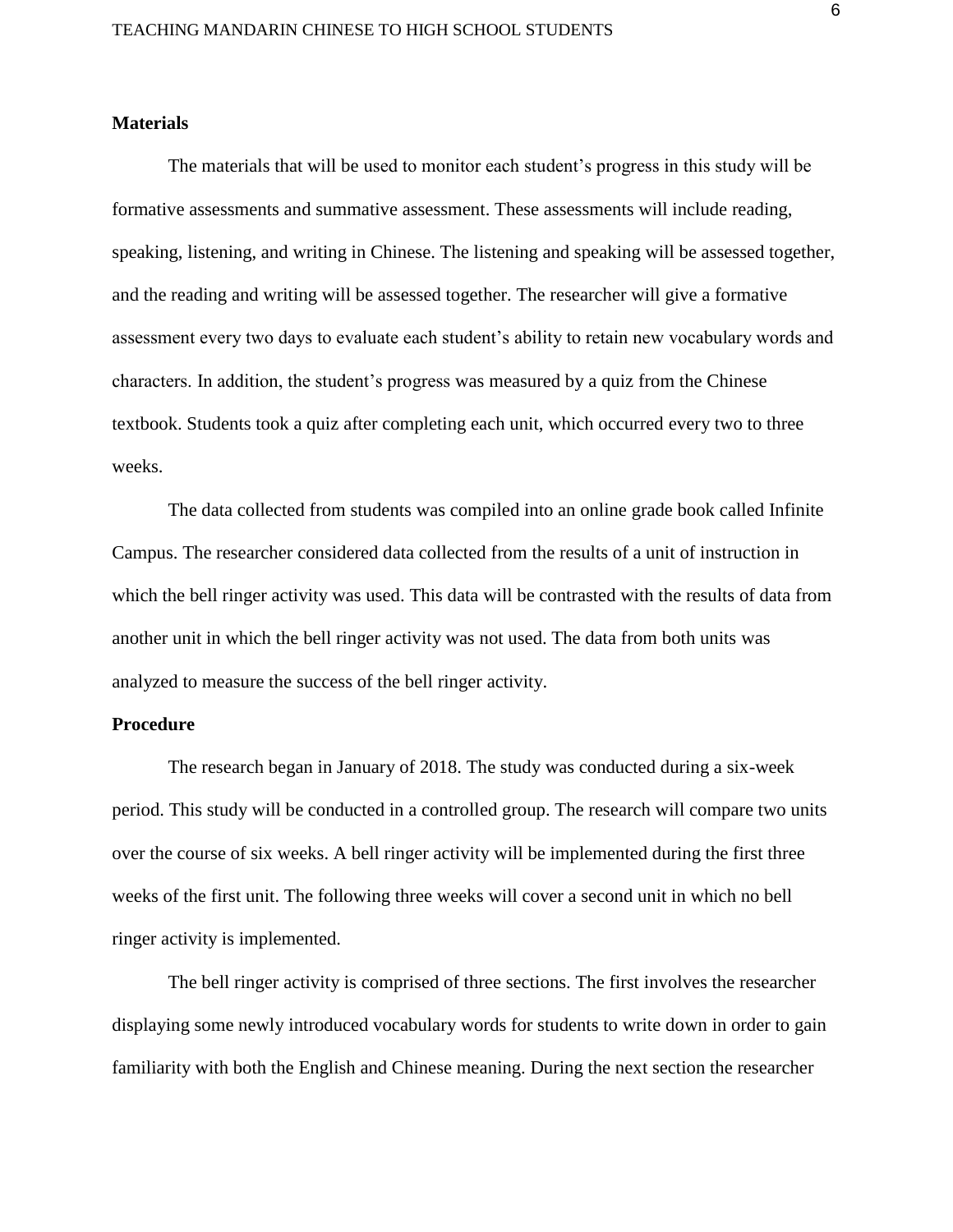#### TEACHING MANDARIN CHINESE TO HIGH SCHOOL STUDENTS

will use the new vocabulary words to form sentences. Students will learn the construction order by forming sentences with the vocabulary. The final section involves the researcher creating questions for the participants to translate or answer either independently or in pairs. Written tasks are done individually while spoken tasks are completed in pairs. These exercises serve as a review to stimulate students at the beginning of a class period while providing students with a review of key words or sentences. By following this pattern, the researcher will be able to recognize problems in written work and provide verbal feedback for any pronunciation problems.

During week three, a unit test (summative test) will be given to students. Students will study the second unit without the bell ringer activity. The researcher will also use formative assessment to evaluate student's speaking, reading and writing. A unit test will be given to students during week six. The grades from both unit assessments will be recorded into Infinite Campus. The results will be analyzed by the researcher and followed by comparison of the results in a graph form. The results of the data will be analyzed and suggestions for further improvement will be made.

#### **Data Collection**

Quantitative data analysis techniques were selected as the method used to analyze data. Quantitative data analysis allows for a direct and simplified method of viewing the results of data collected and allows researchers to chart student development through visual graphs. This data technique uses descriptive statistics to help make sense of findings and provides a shorthand way of giving lots of information about a range of numbers using only one or two numbers (Mills, 2014). Quantitative data collection is an effective way to help teachers to manage student learning in growing classrooms. Mills (2014) again writes that descriptive statistics can be used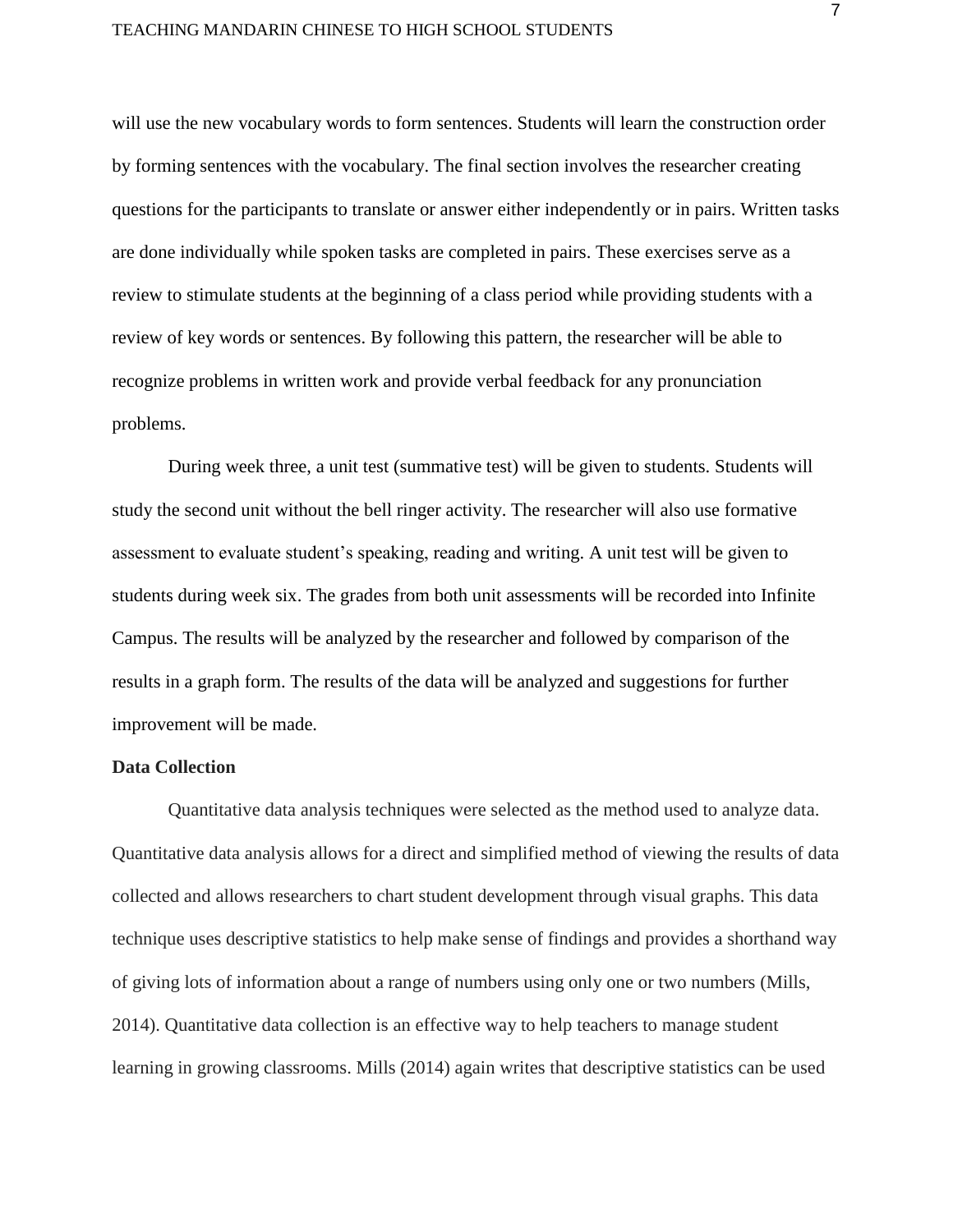#### TEACHING MANDARIN CHINESE TO HIGH SCHOOL STUDENTS

to make sense out of quantitative data. Understanding student's progress through a collection of quantitative data will help to guide the focus of instruction and allow teachers to adapt as necessary. Choy, (2014) points out that quantitative data may be administered and evaluated quickly as well as tabulated quickly. Having the ability to quickly interpret data makes quantitative data collection appealing during action research. In order to enhance the usefulness of the data collected through quantitative data collection, figures must be placed in context and interpreted correctly.

#### **Method of Data Collection**

The infinite campus grade book was used to analyze data collected. Data was collected from homework, chapter tests and formative assessments as well as from student feedback both formally and informally. A formative assessment was given to students every other day. An online learning tool called Quizlet was used to assess targeted vocabulary for each student. Students were required to study new vocabulary, and then take an online-based test created by the teacher. The teacher collected grades from each student after the test. Polleverywhere was also used to evaluate student reading and writing progress using a formative assessment. The teacher had some sentence questions projected on the board. Students used the link that was provided by the teacher to sign in to answer the questions. Questions such as:

- 1. 你喜欢什么颜色?(What color do you like?)
- 2. 你想去哪儿旅游?(Where would you like to travel to?)
- 3. 你喜欢吃西餐还是中餐? (Do you like western food or Chinese food?)

The teacher checked each student's answers later and collected data to put into Infinite Campus.

Another website called Vocaroo was used to evaluate student listening and speaking. First, the teacher introduced a scenario to the class, and then paired up students to create their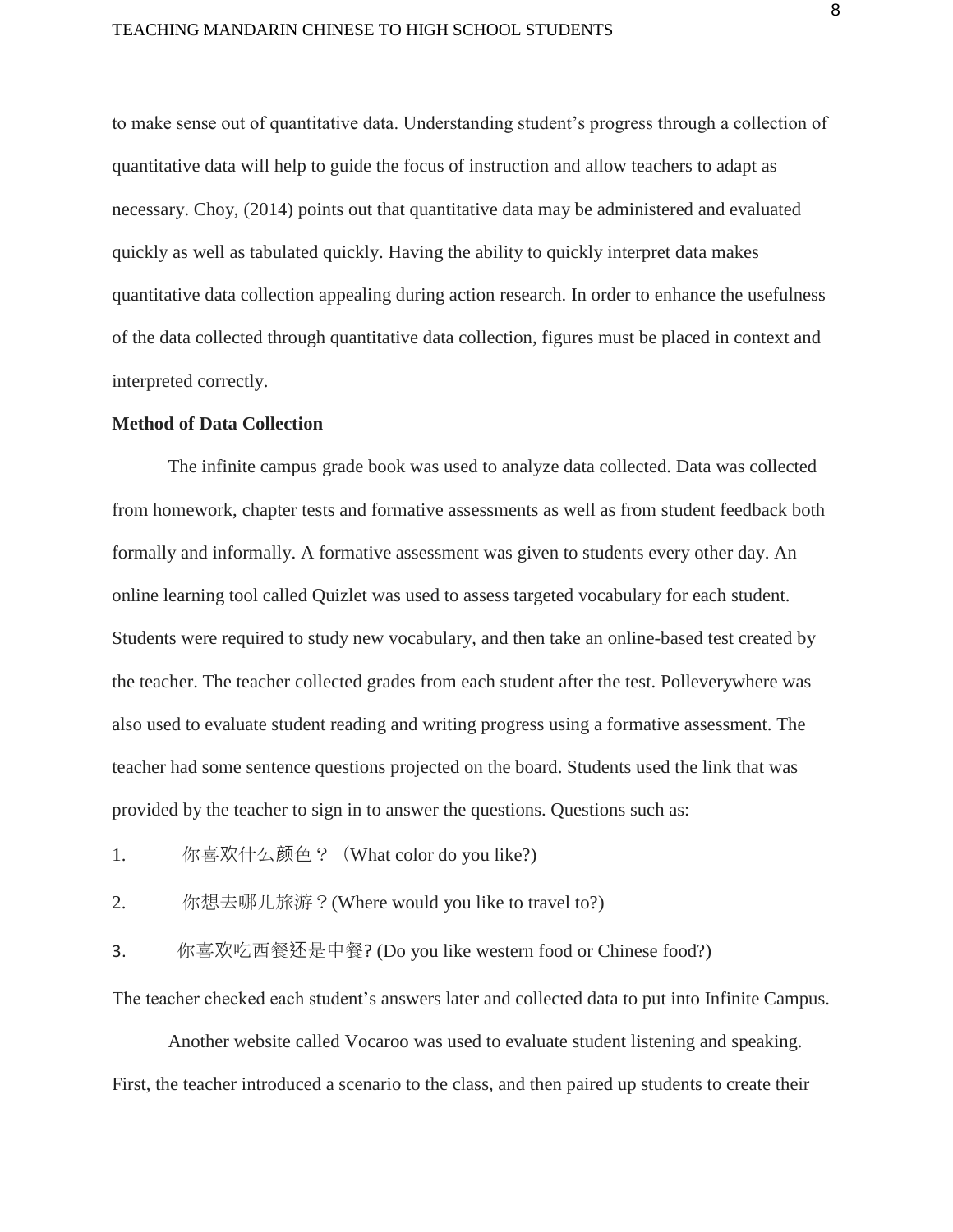own conversation based on the scenario. Each pair of students were required to record their dialogue on Vocaroo, and then email it to the teacher. A unit quiz was given as a summative assessment to assess student reading and writing at the end of the unit. The entire data collection process took place over a six weeks span from January to February 2018.

#### **Findings**

#### **Data Analysis**

This research goal was to find out if the bell ringer activity would help our Chinese language learners retain the language. The teacher taught unit 5.3 without using the bell ringer activity during the first three weeks. During the following three weeks the bell ringer activity was used for unit 5.4. The results from a comparison of the data showed that the bell ringer activity worked very well for six out of nine students evaluated. Six of the students evaluated showed improvement in their scores when using the bell ringer activity. The remaining three students did not score either higher or lower on the tests. Students were tested on reading, writing, listening and speaking skills.

Table 1

*Reading and Writing Quiz*

| Student   | 5.3 Quiz | 5.4 Quiz | Point Gain     | Increase<br>From 5.3 quiz to 5.4 quiz |
|-----------|----------|----------|----------------|---------------------------------------|
|           |          |          |                |                                       |
| Student 1 | 95       | 100      | 5              | 5%                                    |
| Student 2 | 100      | 100      | $\overline{0}$ | 0%                                    |
| Student 3 | 87       | 87       | $\theta$       | 0%                                    |
| Student 4 | 87       | 100      | 13             | 15%                                   |
| Student 5 | 27       | 50       | 23             | 85%                                   |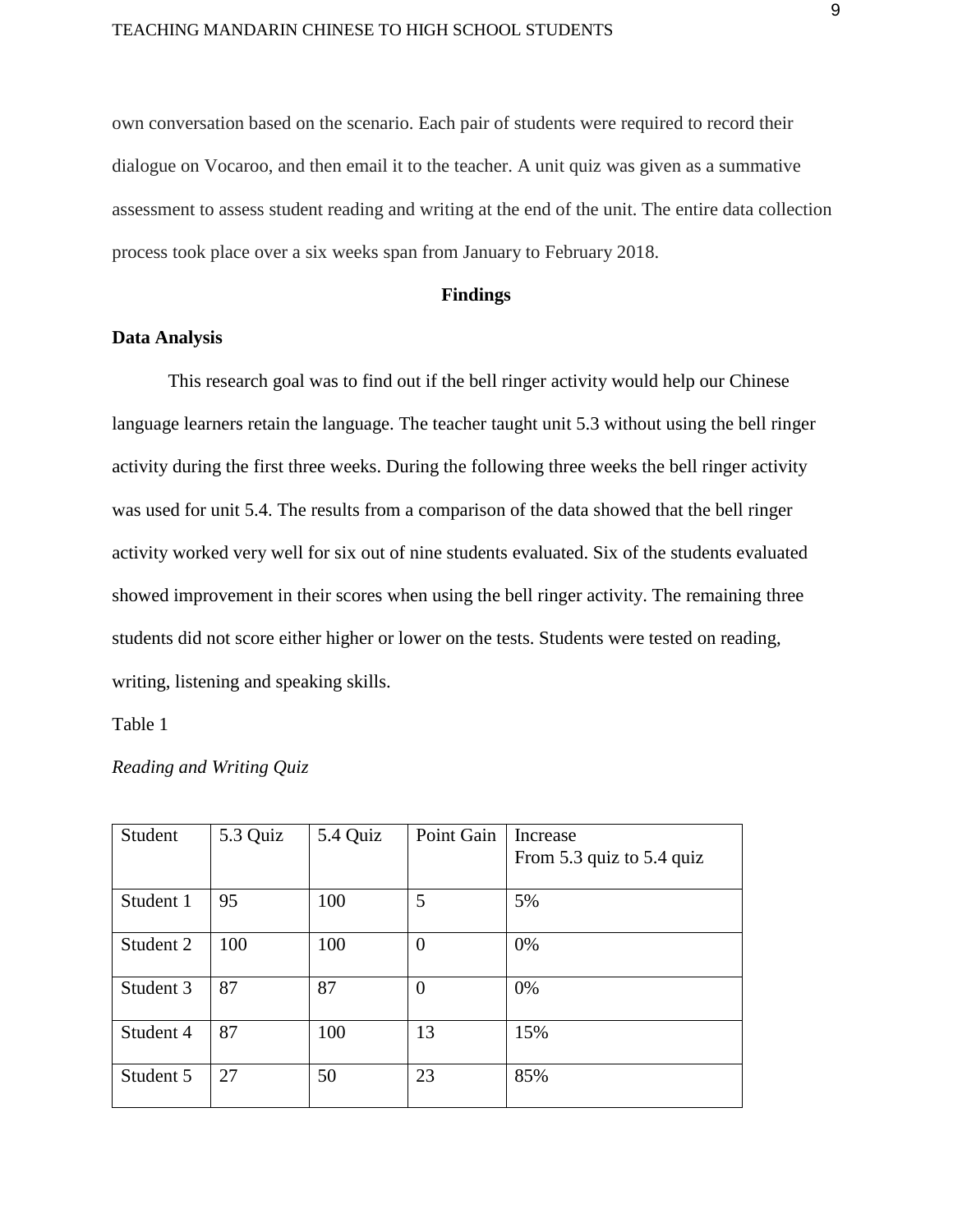| Student 6 | 92 | 92  | $\boldsymbol{0}$ | 0% |
|-----------|----|-----|------------------|----|
| Student 7 | 90 | 94  | 4                | 4% |
| Student 8 | 60 | 63  | 3                | 5% |
| Student 9 | 94 | 100 | 6                | 6% |

Three students tested showed no increase or decrease in reading and writing scores after the bell ringer activity. These students normally study after class and take time to complete their homework assignments. The bell ringer activity did not benefit or hurt their performance.

The highest percent increase in reading and writing was 85%. This significant increase came from one student. The student who achieved this dramatic rise in performance was one who has a track record of not doing homework or putting forth effort in homework assignments after class. The daily bell ringer activity helped this student review new vocabulary and grammar points at the beginning of class before addressing new content. The bell ringer activity's dramatic results for this student illustrate the potential benefits of the activity for students with low motivation or engagement in course work after class. This research has developed the possibility that the bell ringer activity may have a significant benefit to low performing students who are not engaged in homework or study of course content outside of class. Although only one student showed such a dramatic benefit from the bell ringer activity, this study reveals the need for further research targeting low performing students.

The unit quiz results reveal the greatest percentage increase on the reading and writing quiz of 85%, while the lowest was 0%.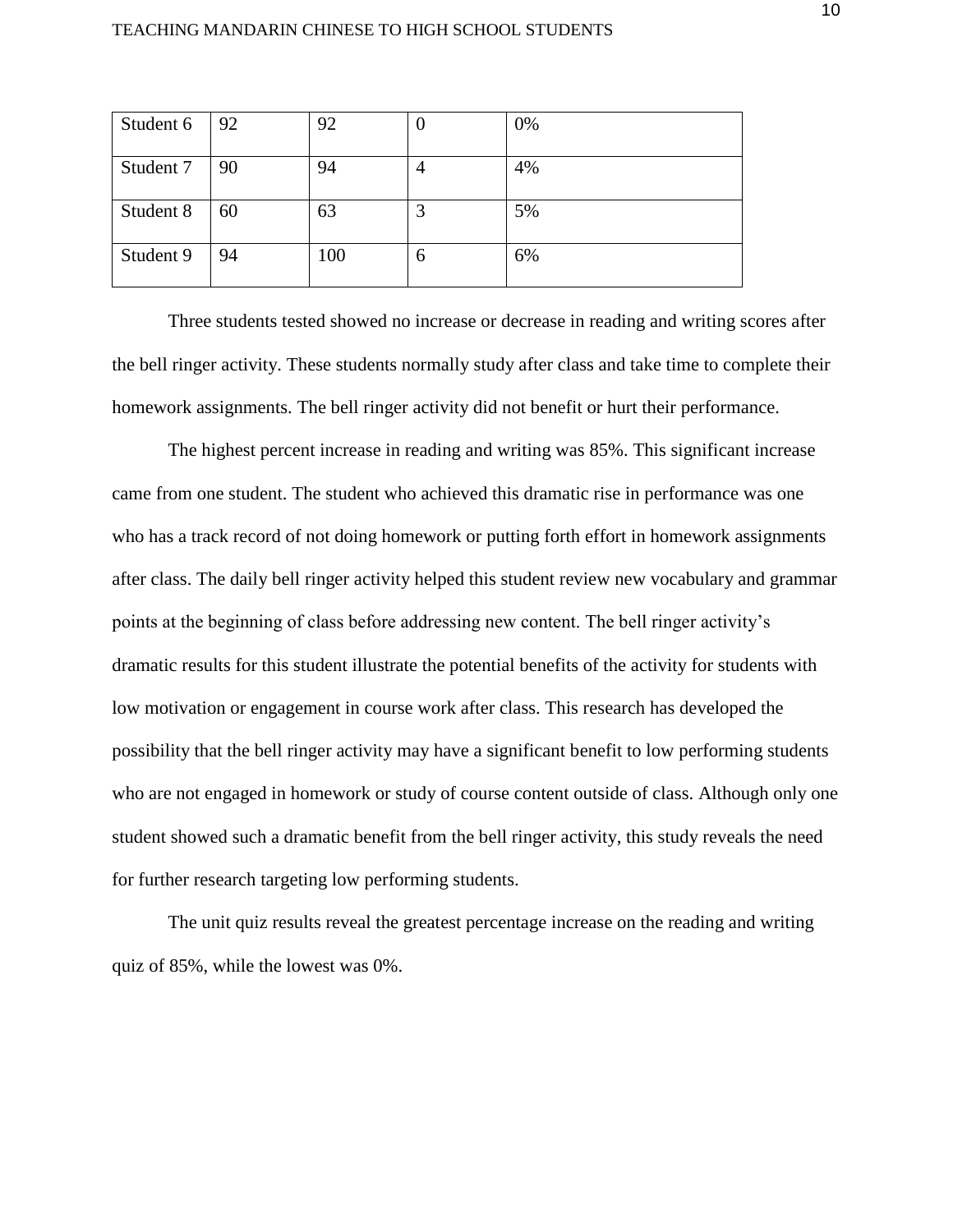#### Table 2

### *Listening & Speaking Quiz*

| Student   | Unit 5.3 | Unit 5.4 | Point Gain     | Increase                  |
|-----------|----------|----------|----------------|---------------------------|
|           |          |          |                | From 5.3 quiz to 5.4 quiz |
| Student 1 | 15       | 15       | $\overline{0}$ | 0%                        |
|           |          |          |                |                           |
| Student 2 | 15       | 15       | $\overline{0}$ | 0%                        |
| Student 3 | 14.5     | 15       | 0.5            | 3%                        |
| Student 4 | 14.5     | 15       | 0.5            | 3%                        |
| Student 5 | 10       | 15       | 5              | 50%                       |
| Student 6 | 14.5     | 15       | 0.5            | 3%                        |
| Student 7 | 15       | 15       | $\overline{0}$ | 0%                        |
| Student 8 | 13       | 15       | $\overline{2}$ | 15%                       |
| Student 9 | 14.5     | 15       | 0.5            | 3%                        |

Three students tested showed no increase or decrease in listening and speaking scores after the bell ringer activity. These students normally study after class and take time to complete their homework assignments. The bell ringer activity did not benefit or hurt their performance.

The highest percent increase in speaking and listening was 50%. This significant increase came from a single student. The student who achieved this dramatic rise in performance was one who has a track record of not doing homework or putting forth effort after class. The daily bell ringer activity helped this student review new vocabulary and grammar points at the beginning of class before addressing new content. The bell ringer activity's dramatic results for this student illustrate the potential benefits of the activity for students with low motivation or engagement in course work after class. This research has developed the possibility that the bell ringer activity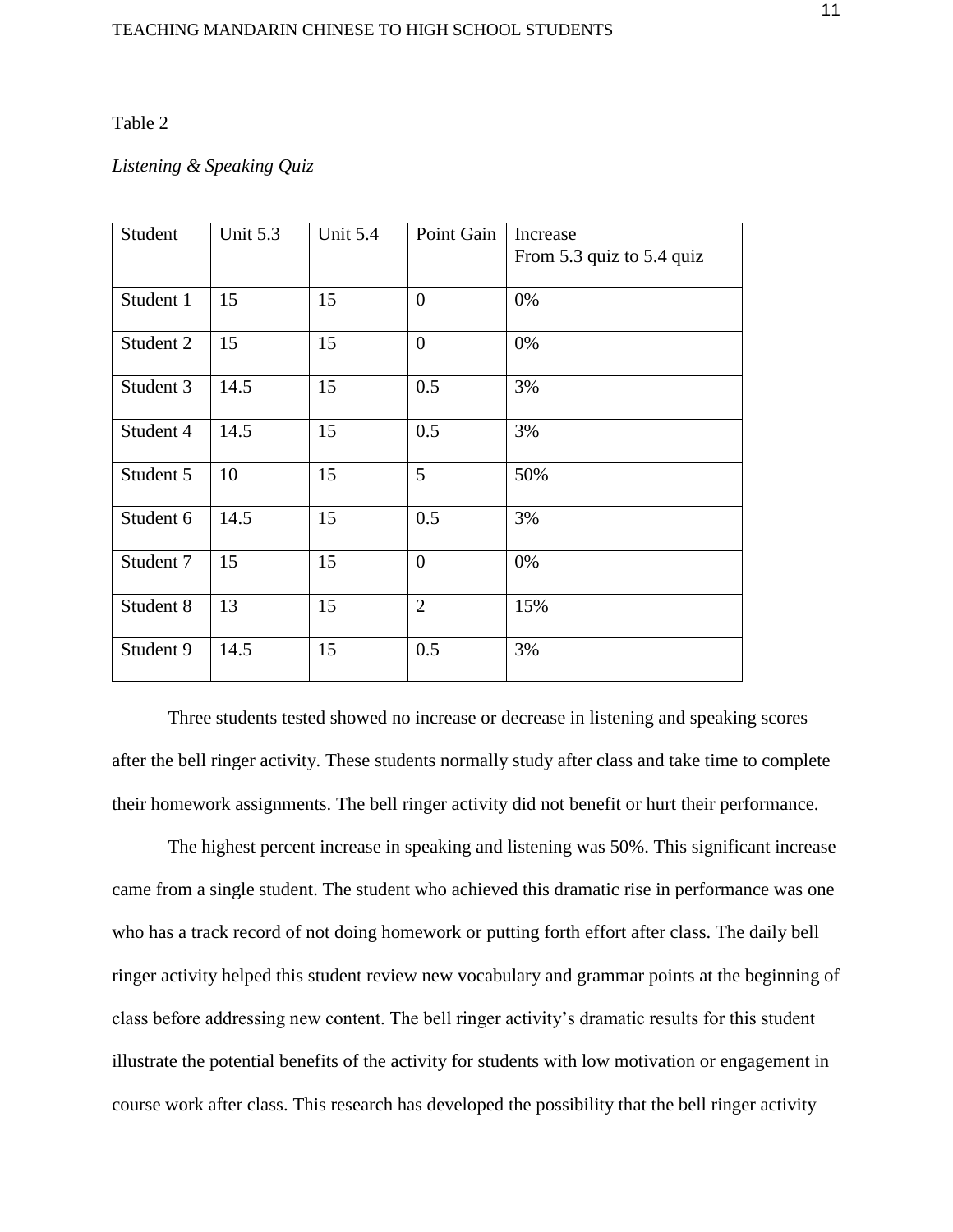#### TEACHING MANDARIN CHINESE TO HIGH SCHOOL STUDENTS

may have a significant benefit to low performing students who are not engaged in homework or study of course content outside of class. Although only one student showed such a dramatic benefit from the bell ringer activity, this study reveals the need for further research targeting low performing students.

The unit quiz results reveal the greatest percentage increase on the listening and speaking quiz revealed the highest score of 50% with the lowest score being reported as 0%.

#### **Discussion**

#### **Summary of Major Findings**

The data reports that the majority of students benefitted from the bell ringer activity. The data confirms that the students who did not have an increase in quiz scores also did not have a decrease in quiz scores. The results conclude that the bell ringer activity did not negatively affect students most students, however one student was significantly helped by the activity. The significant benefits to one student demonstrate the potential benefit of the bell ringer activity for students with low motivation. Students with moderate to high motivation for learning did not show a significant benefit from the use of the bell ringer activity. The bell ringer activity may be a helpful tool that teachers may use to assist students who struggle to complete homework outside of class.

The data collected reveals an 8.5% increase overall among all students evaluated in listening and speaking while the reading and writing evaluation revealed a 13% increase in student scores overall. The benefits demonstrated by students in reading and writing are far greater than the benefits in listening and speaking. These results should not be surprising however, since the bell ringer activity is a written exercise that primarily engages students in a reading and writing focus. The nature of learning Chinese characters requires a great deal of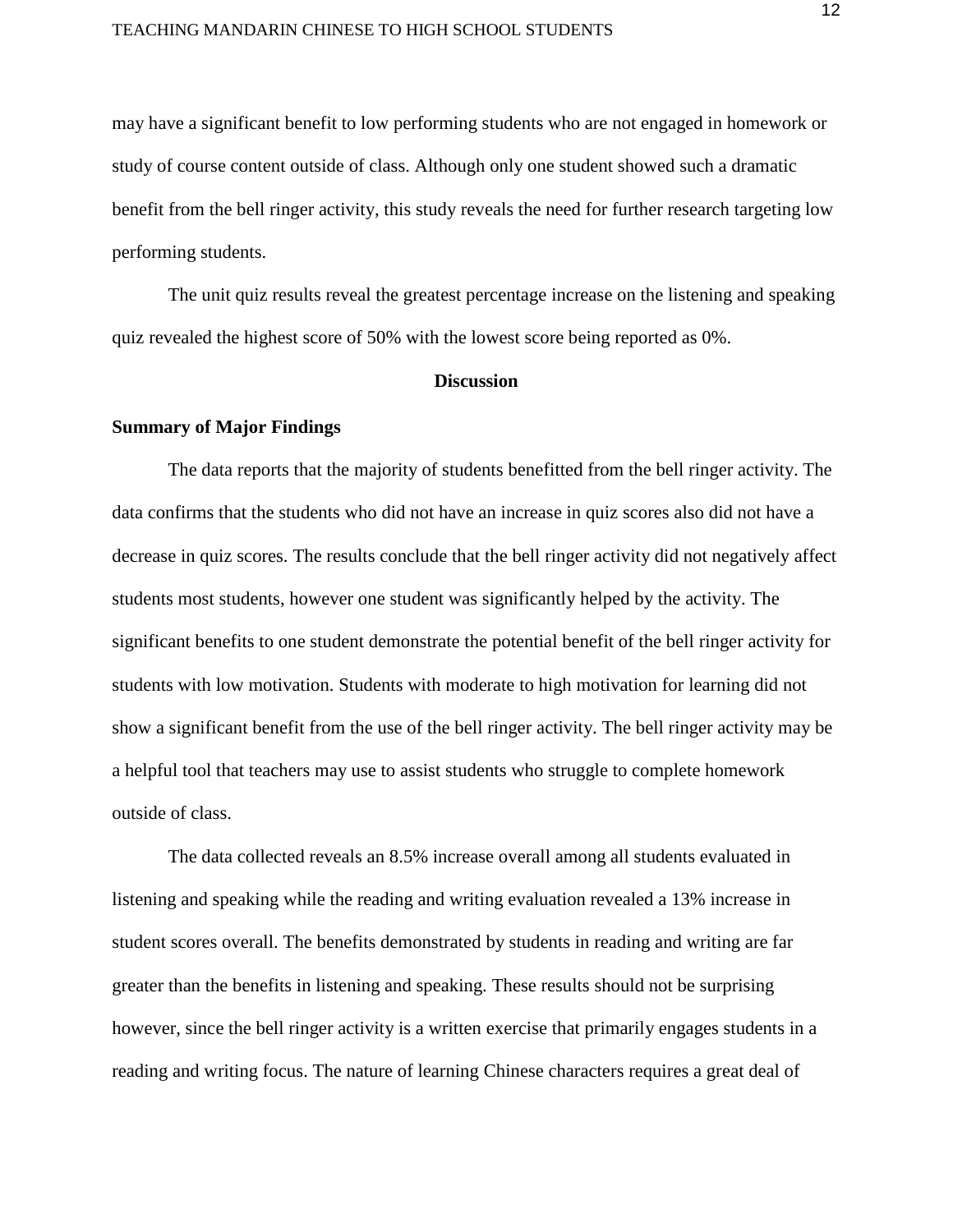wrote memory from learners and the effective results from the bell ringer activity highlights the importance of repetitive review of targeted vocabulary.

The teacher conducted interview surveys with students after the research ended. The question the teacher asked each student was, "Do you think that the bell ringer activity helped you to retain your Chinese?" Five students answered yes, and three students gave a neutral answer. One student highly recommended the use of the bell ringer activity in their Chinese class. The student who showed the most significant percent increase from the use of the bell ringer activity responded to this question positively.

#### **Limitations of Study**

Student tardiness and absence were major limitations during this study. There was one student that missed almost a week of class, and some students missed one or two days. Some students would be late to class on a repetitive basis. Student participation was another limitation during this study. At times some students disregarded the assigned activity or ignored instructions. Student behavioral challenges presented a unique obstacle during the study. A final limitation of this study is the small pool of participants. The number of students in the classes targeted by this study is limited by enrollment factors. The data collected during this study is not a conclusive benchmark for decision making regarding the effectiveness of the bell ringer activity. The data collected simply forms the groundwork for further testing and evaluation.

#### **Further Study**

The bell ringer activity helped most students to score higher on evaluations. Quiz scores are one method of evaluation but must be coupled with other evaluations in order to gain a clear and conclusive result of student effectiveness. This evaluation is not meant to be a conclusive measure, rather it effectively highlights the effectiveness of the bell ringer activity on a limited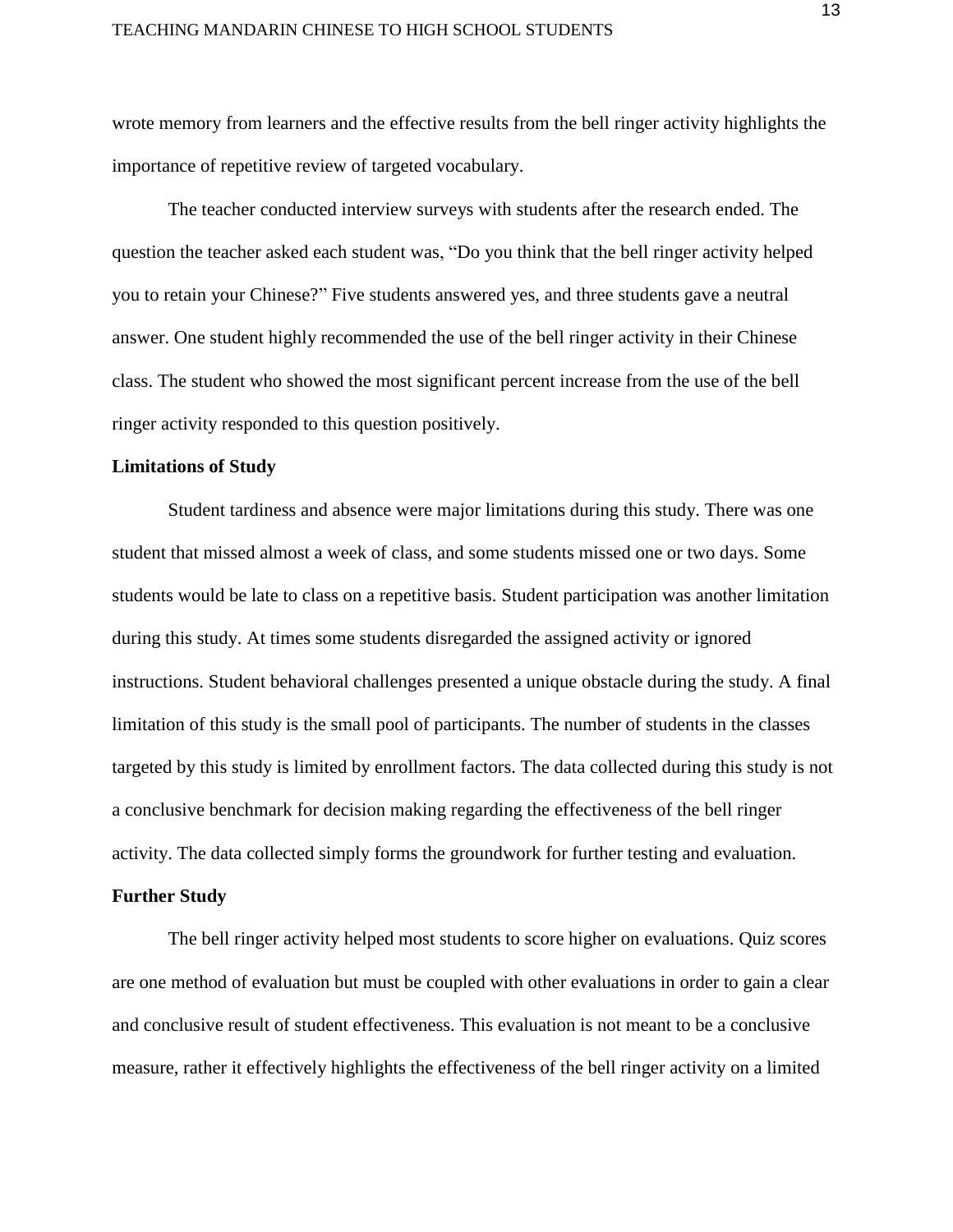scale. Further evaluation should be conducted using other evaluative measures in order to gain more substantial data. For now, this limited evaluation provides enough data to motivate further testing in order to gain a fuller data construct as to the effectiveness of the bell ringer activity. Further testing should include a larger audience in order to provide a more substantial analysis.

#### **Conclusion**

The results of this study have demonstrated that the bell ringer activity has shown to be an effective tool to aid Chinese teachers in developing student retention of character formation and memorization. While the data is not conclusive, it does demonstrate positive results among students that were evaluated. More research should be done to expand these preliminary results. This study focused on the bell ringer activity, but the results of the study should motivate future research that evaluates other activities that engage students in substantive interaction with focused language skills. The bell ringer activity is one among many activities that teachers may use to engage students in the target language and promote cognitive development of key language features. The successful acquisition of Chinese characters by Chinese language learners has driven this study and will continue to motivate future research.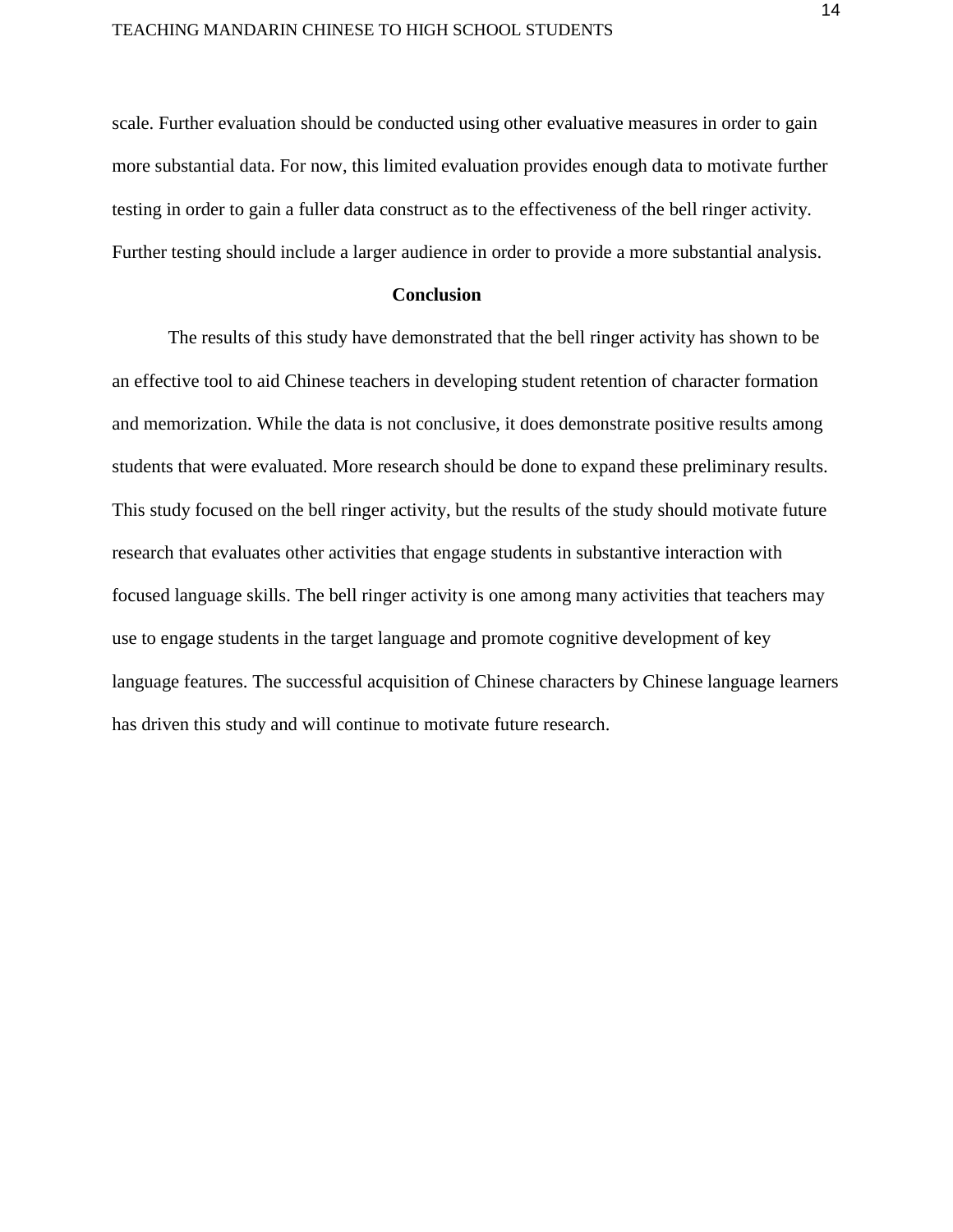#### References

- Banka, K. (2013). Learning Chinese: evaluation of teaching methods and the importance of culture-oriented background in the learning process. *Frontiers of Language and Teaching,* Vol. 4, 134-142.
- Bell Ringer Activities Kentucky. (n.d.). Retrieved February 13, 2016, from <http://kytech.ky.gov/PA/BellRingerActivities.pdf>
- Choy, L. T. (2014). The strengths and weaknesses of research methodology: comparison and complimentary between qualitative and quantitative approaches. *IOSR Journal of Humanities and Social Science IOSRJHSS, 19*(4), 99-104. doi:10.9790/0837-194399104
- Dempster, F. N. (1987). Effects of variable encoding and spaced presentations on vocabulary learning. *Journal of Educational Psychology, 79*(2), 162-170. doi:10.1037/0022-0663.79.2.162
- Jen, T., & Xu, P. (2000). Penless Chinese Character Reproduction. Retrieved February 13, 2018, from [http://www.sino-platonic.org/complete/spp102\\_teach\\_chinese.html](http://www.sino-platonic.org/complete/spp102_teach_chinese.html)
- Mills, G. E. (2014). *Action research: A guide for the teacher researcher*. New Jersey: Pearson.
- Shen, H. H., Tsai, C., Xu, L., & Zhu, S. (2011). *Teaching Chinese as a second language: Vocabulary acquisition and instruction*. Beijing: Peking University Press.
- Xu, X., Padilla, A.M., & Silva, D.M. (2015). Learner Performance in Mandarin Immersion and High School World Language Programs: *A Comparison. Foreign Language Annals, 48*(1), 26-38.

Yan, L., Yingjuan, T., & Jing, C. (2015, January 03). The Comparative Study of Chinese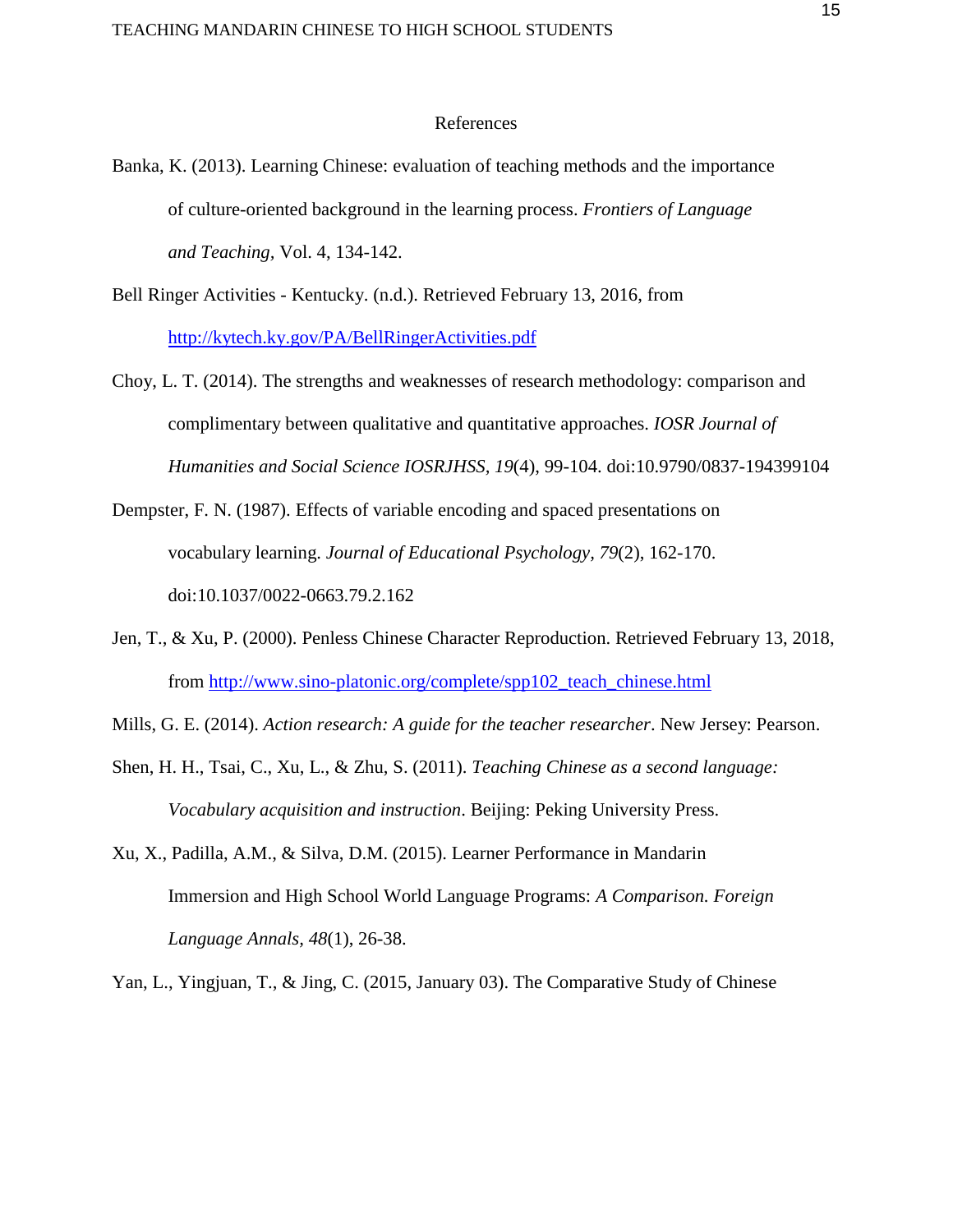Character Teaching between Chinese as First Language and Chinese as Second

Language. Retrieved February 17, 2018, from

<http://www.sciepub.com/EDUCATION/abstract/3572>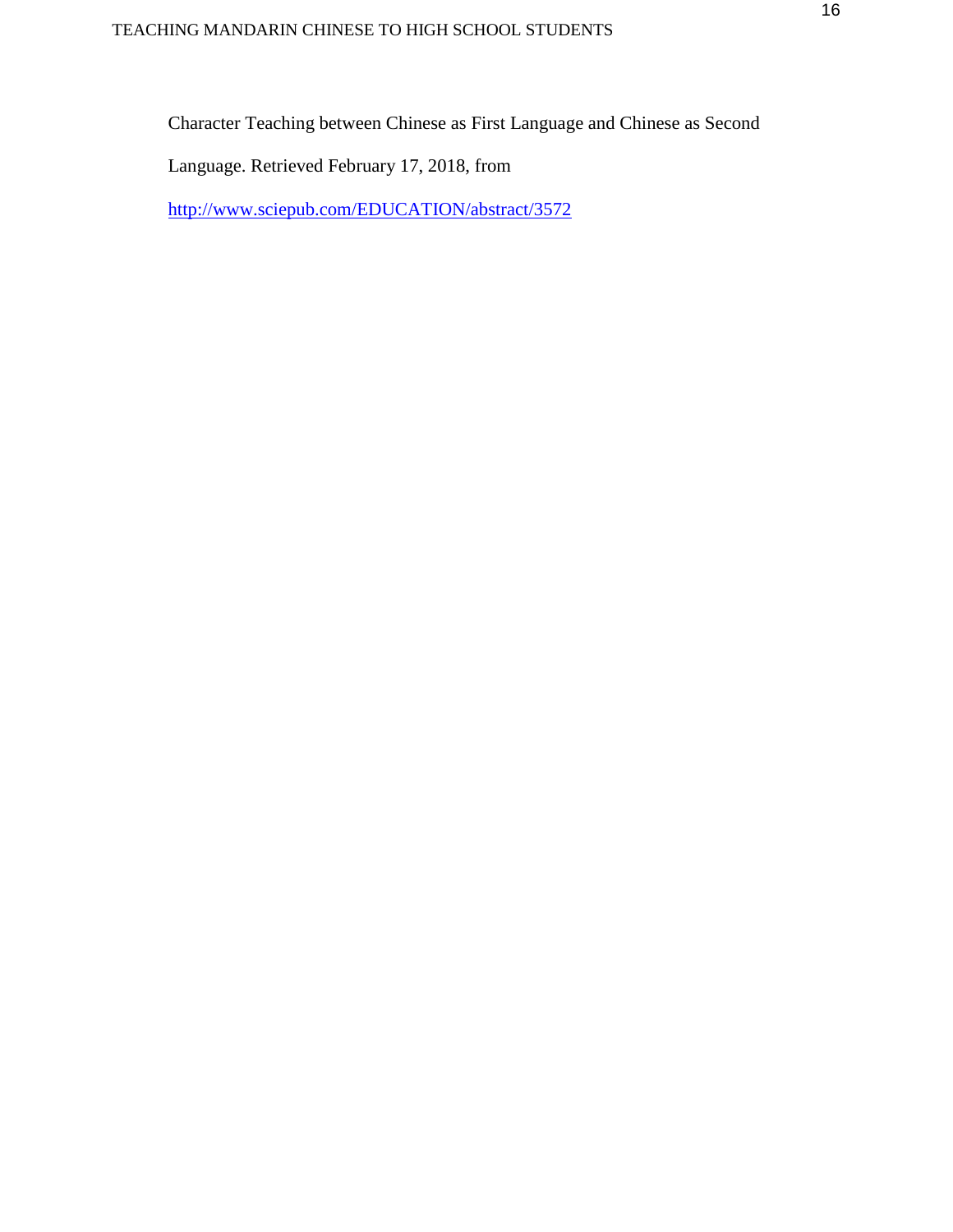# Appendix A

|             | 5.3 Quiz<br>1. Choose the correct word to fill in the blank.<br>卡通 下饺子 就 一会儿 晚饭 应该 考试 回来<br>怎么 父母 饺子 冰  |
|-------------|---------------------------------------------------------------------------------------------------------|
|             | Parent _____________ cartoon _____________cook dumplings _______________________                        |
|             | How come ____________ice _________ dumpling_______________ then ________________                        |
|             |                                                                                                         |
|             | $test$ $return$                                                                                         |
|             | 2. Use the words to rewrite the sentences.<br>可以 了…就… 多….少… 一边…一边<br>A. 她回家做作业。                         |
|             | B. 你应该运动, 玩电脑游戏。                                                                                        |
|             | C. 他们看电视看一个小时。                                                                                          |
|             | D. 我上中文课上数学课。                                                                                           |
|             | E. 她做作业听音乐。                                                                                             |
| clues.      | 3. Put the following scrambled sentences into the correct order, based on the English<br>A. 我 中餐 吃<br>想 |
|             | (I'd like to eat Chinese food.)<br>看书<br>音乐<br>B. 喜欢<br>听<br>她<br>一边<br>一边                              |
| $C_{\cdot}$ | (She likes to listen to music while reading)<br>他 卡通<br>看<br>家<br>回<br>就<br>了                           |
|             | (He watches cartoon as soon as he comes home.)                                                          |
| D.          | 大卫 明天 考试 不知道<br>汉语<br>有                                                                                 |

(David doesn't know there is a Chinese test tomorrow.)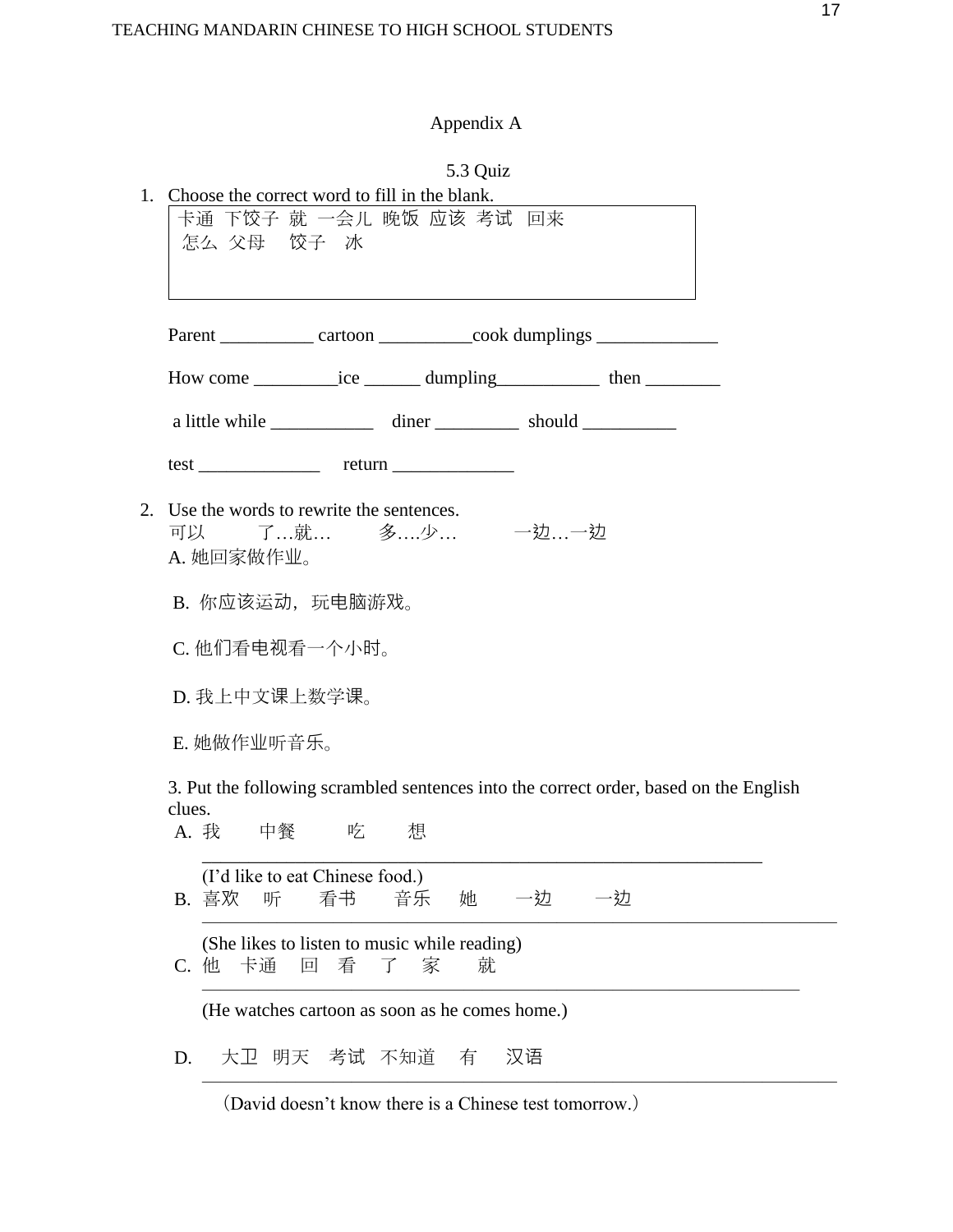E. 我 让 玩 父母 三 小时 个

(My parents let me play for three hours.)

4. Read the following questions and chose the most appropriate response. A. 你父母让你玩电脑游戏吗?

 $\frac{1}{\sqrt{2}}$  ,  $\frac{1}{\sqrt{2}}$  ,  $\frac{1}{\sqrt{2}}$  ,  $\frac{1}{\sqrt{2}}$  ,  $\frac{1}{\sqrt{2}}$  ,  $\frac{1}{\sqrt{2}}$  ,  $\frac{1}{\sqrt{2}}$  ,  $\frac{1}{\sqrt{2}}$  ,  $\frac{1}{\sqrt{2}}$  ,  $\frac{1}{\sqrt{2}}$  ,  $\frac{1}{\sqrt{2}}$  ,  $\frac{1}{\sqrt{2}}$  ,  $\frac{1}{\sqrt{2}}$  ,  $\frac{1}{\sqrt{2}}$  ,  $\frac{1}{\sqrt{2}}$ 

- - a. 对不起。
	- b. 我带我的书包。
	- c. 他们让我玩一个小时。
- B. 我们明天有什么考试?
	- a. 数学考试。
	- b. 中文课。
	- c. 玩一个小时。
- C. 你上了物理课就上什么课?
	- a. 数学考试。
		- b. 中文课。
		- c. 太好了。
- D. 晚上你想吃什么? a. 我喜欢一边吃饭一边看电视。 b. 我吃了饭就去。
	- c. 我们有饺子吗?
- E. 你怎么不做作业?
	- a. 我知道了。
	- b. 我吃了饭就做。
	- c. 我上中文课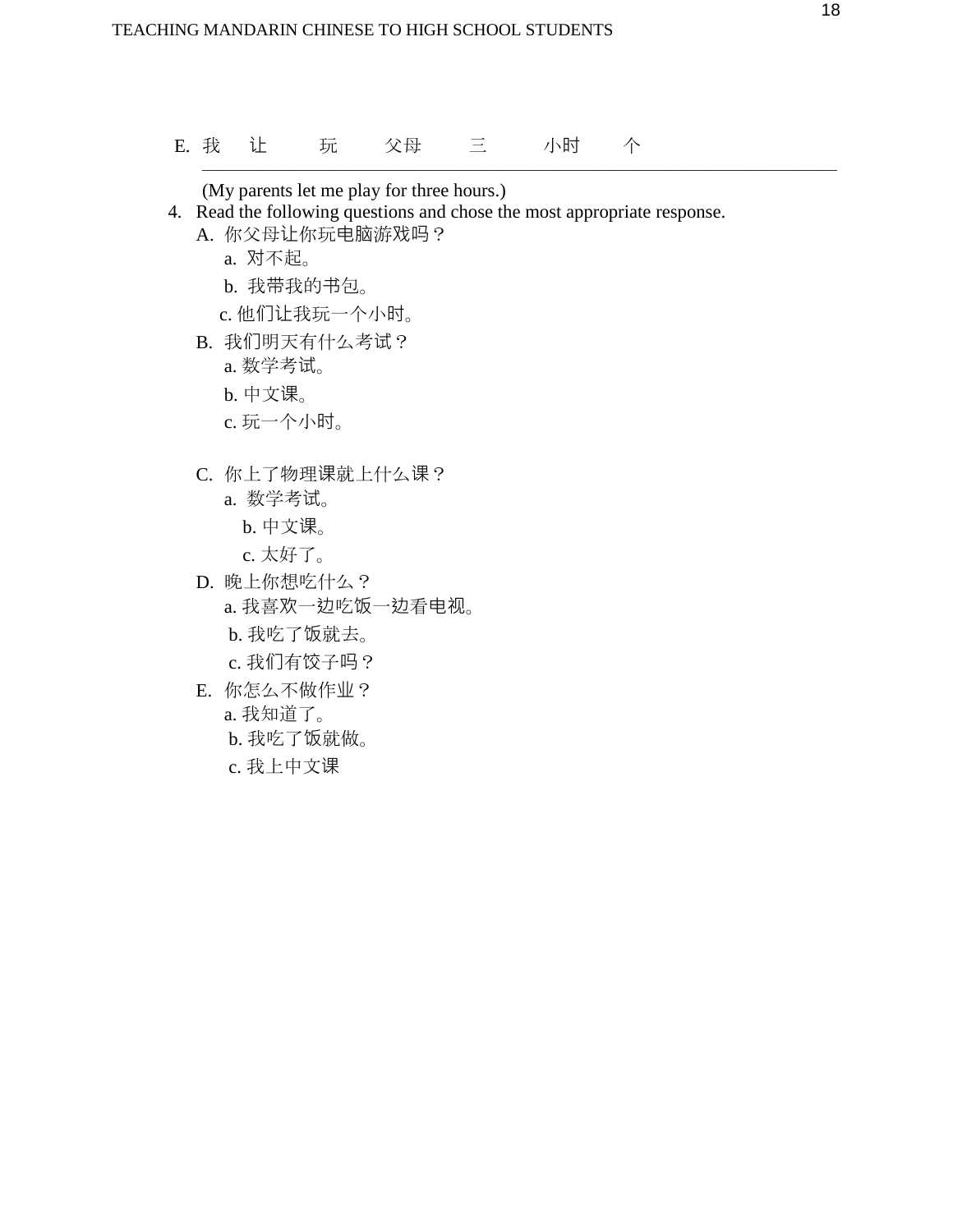## Appendix B

## 5.4 Quiz

3. Choose the correct word to fill in the blank.

|    | 旅行 风景 古典音乐 饿 流行音乐                                                        |
|----|--------------------------------------------------------------------------|
|    | 照片 厕所 西餐 中餐 停                                                            |
|    | a.他们一家这个周末要去南京______(travel)。                                            |
|    | b. 爸爸开车的时候, 妈妈照_________ (pictures)。                                     |
|    | c. 北京的__________ (scenery) 很美。                                           |
|    | d. ______________ (classical music) 和___________ (popular music) 他们都喜欢听。 |
|    | e. 我想去__________ (bathroom), 你可以_____ (stop) 一下吗?                        |
|    | f. 我_______ (hungry) 了, 我们去吃________ (Chinese food) 还是___________        |
|    | (Western food) 呢?                                                        |
| 4. | Translate the following sentences into English.                          |
|    | A. 我们坐车的时候可以看书。                                                          |
|    | B. 你喜欢听古典音乐还是流行音乐?                                                       |
|    | C. 我很饿, 我们去吃午饭吧。                                                         |

D. 你可以在那儿停一停吗?

E. 我可以等十分钟。

3. Put the following scrambled sentences into the correct order, based on the English clues.

\_\_\_\_\_\_\_\_\_\_\_\_\_\_\_\_\_\_\_\_\_\_\_\_\_\_\_\_\_\_\_\_\_\_\_\_\_\_\_\_\_\_\_\_\_\_\_\_\_\_\_\_\_\_\_\_\_\_\_\_

F. 他 吃 汉堡包 一点儿 和 晚上 色拉 了 一个

(He had a hamburger and a little salad at night.)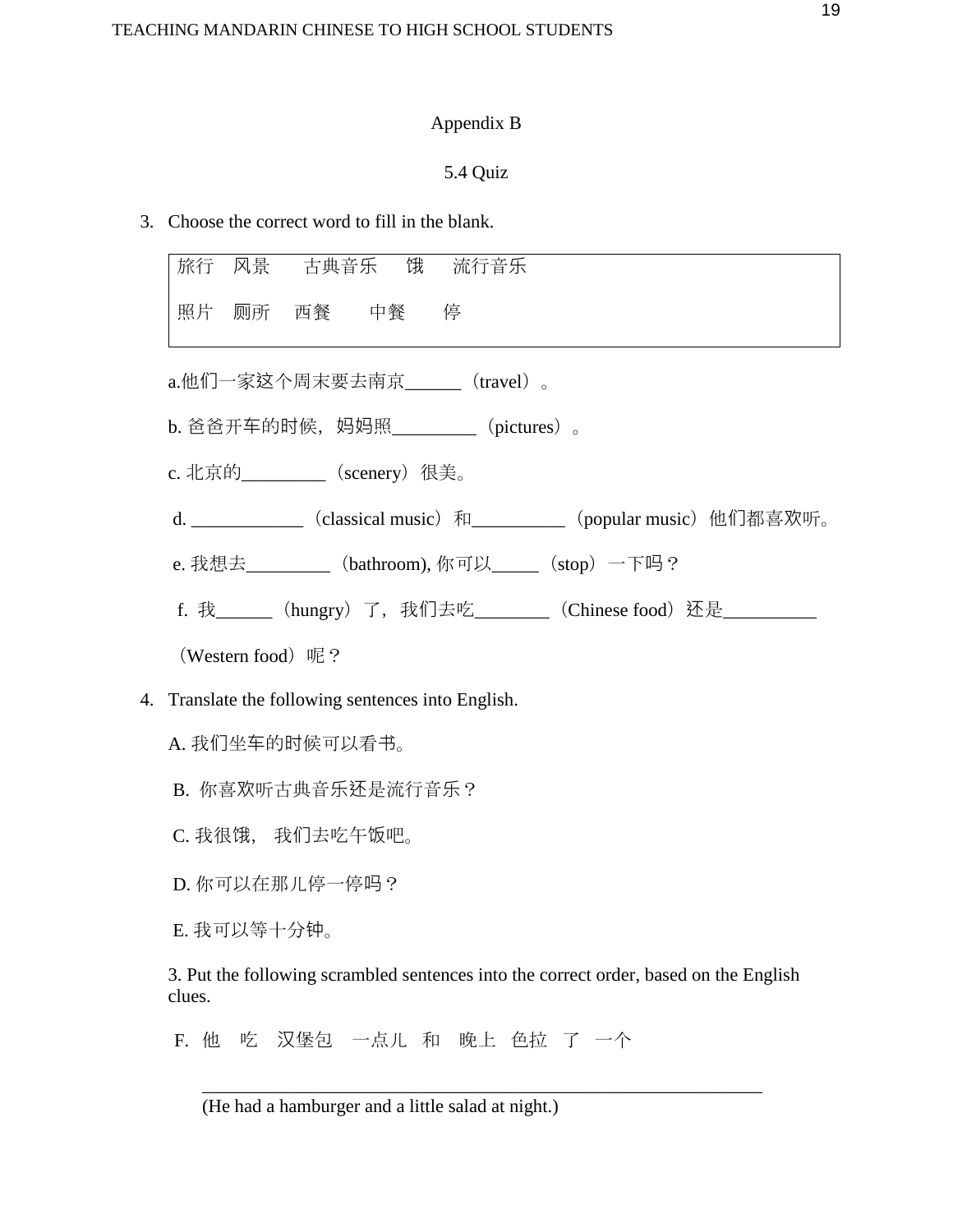G. 说 必须 我 妈妈 吃 多 水果 我 蔬菜 和

 $\frac{1}{\sqrt{2}}$  ,  $\frac{1}{\sqrt{2}}$  ,  $\frac{1}{\sqrt{2}}$  ,  $\frac{1}{\sqrt{2}}$  ,  $\frac{1}{\sqrt{2}}$  ,  $\frac{1}{\sqrt{2}}$  ,  $\frac{1}{\sqrt{2}}$  ,  $\frac{1}{\sqrt{2}}$  ,  $\frac{1}{\sqrt{2}}$  ,  $\frac{1}{\sqrt{2}}$  ,  $\frac{1}{\sqrt{2}}$  ,  $\frac{1}{\sqrt{2}}$  ,  $\frac{1}{\sqrt{2}}$  ,  $\frac{1}{\sqrt{2}}$  ,  $\frac{1}{\sqrt{2}}$ 

 $\frac{1}{\sqrt{2}}$  ,  $\frac{1}{\sqrt{2}}$  ,  $\frac{1}{\sqrt{2}}$  ,  $\frac{1}{\sqrt{2}}$  ,  $\frac{1}{\sqrt{2}}$  ,  $\frac{1}{\sqrt{2}}$  ,  $\frac{1}{\sqrt{2}}$  ,  $\frac{1}{\sqrt{2}}$  ,  $\frac{1}{\sqrt{2}}$  ,  $\frac{1}{\sqrt{2}}$  ,  $\frac{1}{\sqrt{2}}$  ,  $\frac{1}{\sqrt{2}}$  ,  $\frac{1}{\sqrt{2}}$  ,  $\frac{1}{\sqrt{2}}$  ,  $\frac{1}{\sqrt{2}}$ 

 $\frac{1}{\sqrt{2}}$  ,  $\frac{1}{\sqrt{2}}$  ,  $\frac{1}{\sqrt{2}}$  ,  $\frac{1}{\sqrt{2}}$  ,  $\frac{1}{\sqrt{2}}$  ,  $\frac{1}{\sqrt{2}}$  ,  $\frac{1}{\sqrt{2}}$  ,  $\frac{1}{\sqrt{2}}$  ,  $\frac{1}{\sqrt{2}}$  ,  $\frac{1}{\sqrt{2}}$  ,  $\frac{1}{\sqrt{2}}$  ,  $\frac{1}{\sqrt{2}}$  ,  $\frac{1}{\sqrt{2}}$  ,  $\frac{1}{\sqrt{2}}$  ,  $\frac{1}{\sqrt{2}}$ 

 $\frac{1}{\sqrt{2}}$  ,  $\frac{1}{\sqrt{2}}$  ,  $\frac{1}{\sqrt{2}}$  ,  $\frac{1}{\sqrt{2}}$  ,  $\frac{1}{\sqrt{2}}$  ,  $\frac{1}{\sqrt{2}}$  ,  $\frac{1}{\sqrt{2}}$  ,  $\frac{1}{\sqrt{2}}$  ,  $\frac{1}{\sqrt{2}}$  ,  $\frac{1}{\sqrt{2}}$  ,  $\frac{1}{\sqrt{2}}$  ,  $\frac{1}{\sqrt{2}}$  ,  $\frac{1}{\sqrt{2}}$  ,  $\frac{1}{\sqrt{2}}$  ,  $\frac{1}{\sqrt{2}}$ 

(My mom said I must eat more vegetable and fruit) H. 电脑 你 我 跟 一样 的 的

(My computer is the same as yours.)

I. 差不多 苹果 贵 草莓 一样 和

(Apple and strawberry are about the same in price.)

J. 好吃 水果 巧克力 比 冰淇淋 冰淇淋

(Fruit ice cream is tastier than chocolate ice cream.)

- 5. Translate the following sentences into Chinese.
	- F. Do you like to eat salad?
	- G. Can we buy a piece of chocolate?
	- H. Don't you eat sandwiches?
	- I. We had a little ice cream and fruit.
	- J. The fruit salad is as expensive as the vegetable salad.